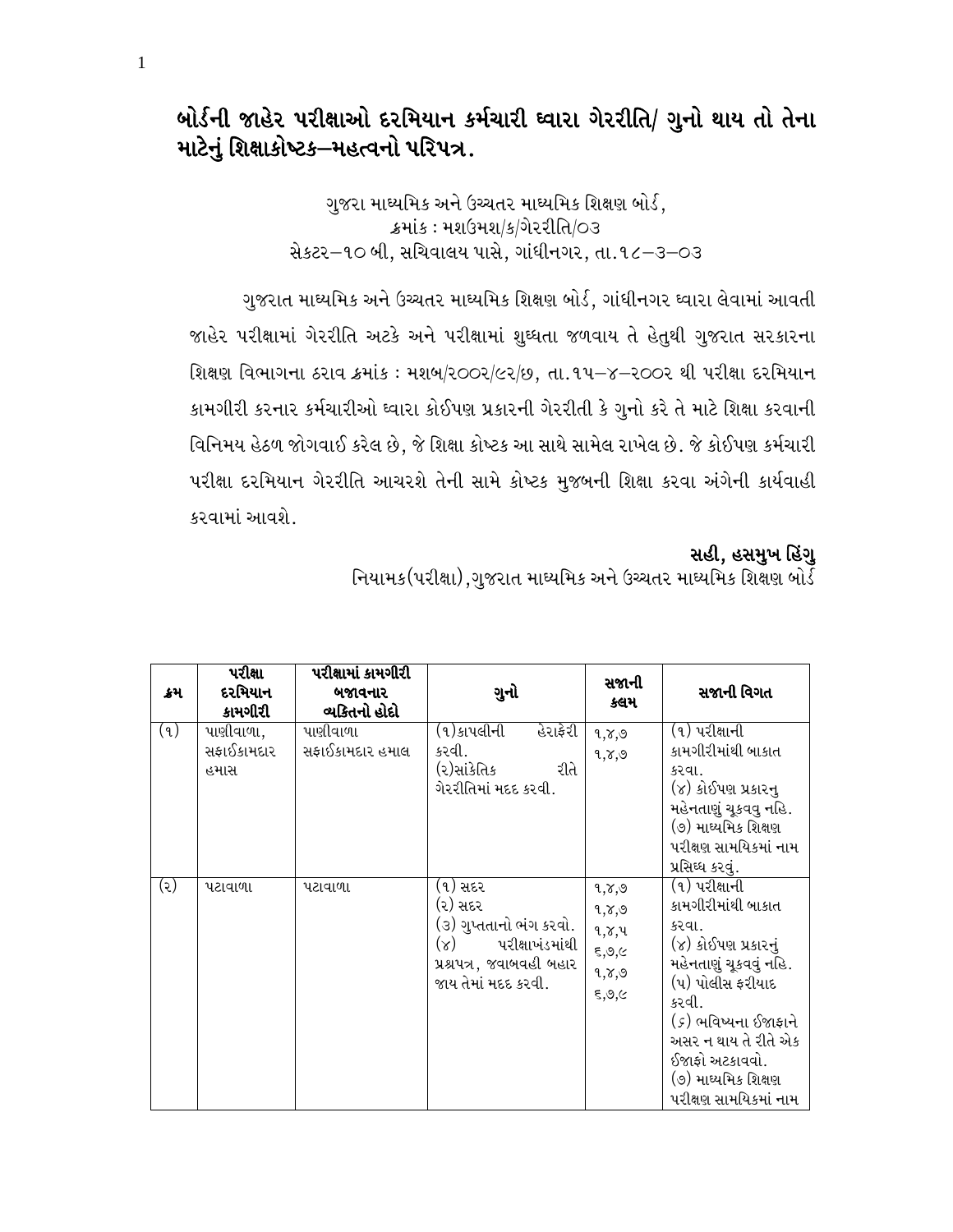|                  |                             |                  |                                                                                                                                                                                                                                                                                                                                                                                                                                                                                           |                                                                                                                                                                         | પ્રસિધ્ધ કરવુ.<br>(૯) સેવાપોથીમાં કરેલા<br>સજાની નોંધ કરવી                                                                                                                                                                                                                                                                                                                                                                              |
|------------------|-----------------------------|------------------|-------------------------------------------------------------------------------------------------------------------------------------------------------------------------------------------------------------------------------------------------------------------------------------------------------------------------------------------------------------------------------------------------------------------------------------------------------------------------------------------|-------------------------------------------------------------------------------------------------------------------------------------------------------------------------|-----------------------------------------------------------------------------------------------------------------------------------------------------------------------------------------------------------------------------------------------------------------------------------------------------------------------------------------------------------------------------------------------------------------------------------------|
| (3)              | કારકૂન/<br>વહીવટી<br>મદદનીર | કારકુ અને શિક્ષક | (૧) આવેદનપત્ર ભરે પણ<br>બોર્ડને<br>સમયસર<br>ન<br>પહોંચાડે.<br>(૨) વિદ્યાર્થીની ફી–રસીદ,<br>માર્કશીટ તેમ જ બોર્ડનુ<br>વિદ્યાર્થીને<br>પ્રમાણપત્ર<br>સમયસર ન આપે.<br>$\left( 3\right)$<br>ફી–રસીદમાં<br>ગેરકાયદેસર ચેડાં કરે.<br>$(\lambda)$<br>બેઠક<br>વ્યવસ્થા<br>ગોઠવવામાં<br>વિદ્યાર્થીની<br>આડકતરી રીતે મદદ કરે.<br>$(\mathrm{u})$<br>પરીક્ષાના<br>ગેરશિસ્ત<br>ફરજપાલનમાં<br>આચરી હોય. દા.ત. ફોટો<br>બદલવો.<br>$(\varsigma)$<br>હાજર/ગેરહાજરના<br>આંકડા<br>લેવામાં<br>અનિયમિતતા દાખવવી | 9,7,9<br>9,6<br>9,7,5<br>9,6<br>१,४,५<br>$_{\xi,\mathfrak{S},\subset}$<br>१,४,५<br>$_{\xi,\mathfrak{S},\subset}$<br>૧,૪,૫<br>$\xi, \mathcal{O}, \zeta,$<br>9,3,8<br>9,6 | (૧) પરીક્ષાની<br>કામગીરીમાંથી બાકાત<br>કરવા.(૩) પરીક્ષાની<br>કામગીરીમાંથી કાયમ માટે<br>બાકાત રાખવા.<br>(૪)કોઈપણ પ્રકારનું<br>મહેનતાણું ચૂકવવુ નહિ.<br>(૫) પોલીસ ફરીયાદ<br>કરવી.<br>(૬) ભવિષ્યના ઈજાફાને<br>અસર ન થાય તે રીતે<br>ઈજાફો અટકાવવો.<br>(૭) માઘ્યમિક શિક્ષણ<br>પરીક્ષણ સામયિકમાં નામ<br>પ્રસિઘ્ધ કરવું (૯)સેવા<br>પોથીમા કરેલ સજાની<br>નોંધ કરવી.                                                                             |
| $(\lambda)$      | પ્રાશ્રિક                   | શિક્ષક/આચાર્ય    | (૧) વિશ્વનીયતા/ ગુપ્તતા<br>જાળવવામાં નિષ્ફળ જાય.<br>(૨) બેદરકારી દાખવી<br>બોર્ડના નિયમોનો ભંગ<br>કરવો.<br>$\left( 3\right)$<br>ઈરાદાપૂર્વકની<br>ગેરરીતી આચરે.                                                                                                                                                                                                                                                                                                                             | 9,3,8<br>५,६,७<br>$\epsilon, \epsilon$<br>9,3,8<br>५,६,७<br>$\epsilon, \epsilon$<br>9,3,8<br>५,६,७<br>c,c                                                               | (૧) પરીક્ષાની<br>કામગીરીમાંથી બાકાત<br>કરવા<br>(૩) પરીક્ષાની<br>કામગીરીમાંથી કાયમ માટે<br>બાકાત રાખવા<br>(૪)કોઈપણ પ્રકારનુ<br>મહેનતાણું ચુકવવું નહિ<br>(૫) પોલીસ ફરીયાદ<br>કરવી ( <i>૬</i> ) ભવિષ્યના<br>ઈજાફાને અસર ન થાય તે<br>રીતે એક ઈજાફો<br>અટકાવવો (૭) માઘ્યમિક<br>શિક્ષણ પરીક્ષણ<br>સામયિકમાં નામ પ્રસિધ્ધ<br>કરવું. (૮) તાત્કાલીક<br>ફરજ મોકુફી આપવી અને<br>આગળની કાર્યવાહી<br>કરવી. (૯) સેવાપોથી માં<br>કરેલ સજાની નોંધ કરવી. |
| $(\mathfrak{q})$ | ખંડ નિરીક્ષક<br>રિલિવર      | શિક્ષક/ કલાર્ક   | જાણી<br>જોઈને<br>(9)<br>સુપરવિઝન<br>કામગીરીમાં<br>ખોટા કારણો રજુ કરી<br>કામગીરી કરાવવાની ના<br>પરીક્ષાખંડમાં<br>પાડે<br>$\left( \mathcal{S}\right)$<br>પરીક્ષાર્થી પાસેથી પુસ્તક/<br>કાપલી, અનધિકૃત સાહિત્ય<br>તપાસી, કઢાવી પરીક્ષાખંડ<br>બહાર મુકાવવુ અને તે પછી<br>સાહિત્ય<br>આવુ                                                                                                                                                                                                       | 5,9,6<br>३,४,५<br>$\xi, \mathcal{O}, \mathcal{C}$<br>$\epsilon$                                                                                                         | (૧) પરીક્ષાની<br>કામગીરીમાંથી બાકાત<br>કરવા (૩) પરીક્ષાની<br>કામગીરીમાંથી કાયમ માટે<br>બાકાત રાખવા $(\gamma)$<br>કોઈપણ પ્રકારનું<br>મહેનતાણું ચૂકવવું નહિ.<br>(૫) પોલીસ ફરીયાદ<br>કરવી ( <i>૬</i> ) ભવિષ્યના<br>ઈજાફાને અસરન થાય તે                                                                                                                                                                                                     |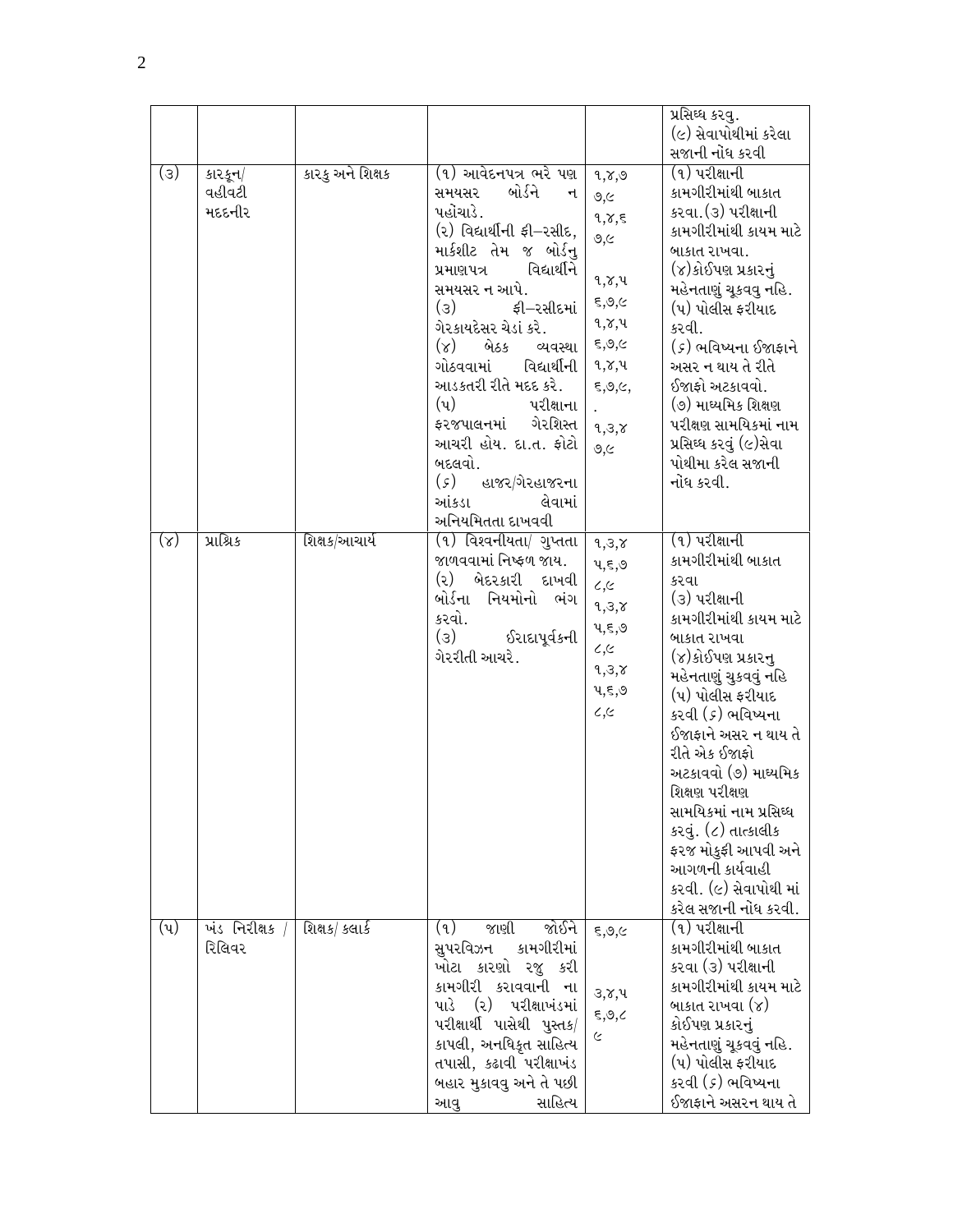|               |                     |                | પરીક્ષાખંડમાંથી પરીક્ષાર્થી<br>પાસેથી મળી આવે તો તેની<br>જવાબદારી ખંડ નિરીક્ષકની<br>રહેશે.<br>$\left( 3\right)$<br>પરીક્ષાખંડમાંથી<br>પ્રશ્નપત્ર/ જવાબવહી બહાર<br>જાય તેમાં મદદ કરવી (૪)<br>સેવકગણ/<br>પોલીસ<br>કર્મચારીઓની મદદ લઈ<br>લેવડ−દેવડ<br>અનિધકૃત<br>કરવી/ કરાવવી. (પ)ફી<br>રસીદની ચકાસણી કરવી<br>( <i>૬</i> ) પરીક્ષાખંડમાં સામુહિક<br>ચોરી સાબિત થાય (૭)<br>સ્કવોર્ડના સભ્યો સાથે ઉઘ્ધત<br>વર્તન કરે. (૮) જવાબ વહી<br>પર બારકોડ સ્ટીકર યોગ્ય<br>જગ્યાએ લગાવ્યા છે. તેની<br>ચકાસણી<br>માં<br>બેદરકારી<br>બજાવવા બાબત. | ३,४,५<br>5,9,2<br>$\varsigma$<br>३,४,५<br>5,9,2<br>$\stackrel{\sim}{\sim}$<br>৭,૪,৩<br>३,४,६<br>9,6<br>8,9,92<br>७,११ | રીતે એક ઈજાફો<br>અટકાવવો. (૭)<br>માઘ્યમિક શિક્ષણ પરીક્ષણ<br>સામયિકમાં નામ પ્રસિઘ્ધ<br>કરવુ. (૮) તાત્કાલિક<br>ફરજ મોકૂફી આપવી અને<br>આગળની કાર્યવાહી<br>કરવી<br>(૯) સેવાપોથી માં કરેલ<br>સજાની નોંધ કરવી<br>(૧૧) જવાબદારી ઉપર<br>બારકોડ સ્ટીકર<br>લગાવવામાં ભૂલ થાય તો<br>ઉતરવહી દીઠ રૂ. ૧૦ દંડ<br>સ્થળ પર જ વસુલ કરવો.<br>(૧૨) લેખિત નોટિસ<br>આપી ખુલાસો માંગવો. |
|---------------|---------------------|----------------|---------------------------------------------------------------------------------------------------------------------------------------------------------------------------------------------------------------------------------------------------------------------------------------------------------------------------------------------------------------------------------------------------------------------------------------------------------------------------------------------------------------------------------|-----------------------------------------------------------------------------------------------------------------------|------------------------------------------------------------------------------------------------------------------------------------------------------------------------------------------------------------------------------------------------------------------------------------------------------------------------------------------------------------------|
| $(\varsigma)$ | પરીક્ષક             | શિક્ષક/ આચાર્ય | (૧) પરીક્ષાની કામગીરીમાં<br>બેકાળજી<br>રાખવી<br>(પ્રાયોગિક પરીક્ષા<br>સહિત)<br>(5)<br>જવાબવહી<br>તપાસવામાં…<br>– તપાસવાનુ બાકી રાખવુ.<br>–સરવાળામાં ભૂલ કરવી.<br>$\left( 3\right)$<br>નિશાનીવાળી<br>ઉતરવહી<br>ની<br>જાણ<br>સમીક્ષકને ન<br>નિયામક/<br>કરવી.<br>(૪) પરીક્ષક અંદરો–અંદર<br>સાંકેતિક ચિહનોની જાણ<br>કરે.<br>(પ)<br>ઈરાદાપૂર્વક વિશેષ<br>ગુણ/ ઓછા ગુણ આપવા<br>તેમ સાબિત થાય તો…                                                                                                                                      | २,४,७<br>c, 90<br>२,४,७<br>6,90<br>$\delta, \delta$<br>२,४,७<br>6,90                                                  | (૨) પરીક્ષાની<br>કામગીરીમાંથી બે કે ત્રણ<br>વર્ષ માટે બાકાત રાખવા.<br>(૪) કોઈપણ પ્રકારનુ<br>મહેનતાણુ ચૂકવવુ નહિ.<br>(૭) માઘ્યમિક શિક્ષણ<br>પરીક્ષણ સામયિકમાં નામ<br>પ્રસિઘ્ધ કરવું<br>(૯) સેવાપોથીમાં કરેલ<br>સજાની નોંધ કરવી.<br>(૧૦) પરીક્ષણ<br>કામગીરીમાં ભૂલ થાય તો<br>ભૂલ દીઠ રૂ.૧૦<br>મહેનતાણામાંથી કાપવા.                                                 |
| $(\circ)$     | સમીક્ષક<br>વેરીફાયર | શિક્ષક/આચાર્ય  | (૧) ઈરાદાપૂર્વક બેકાળજી<br>દાખવવી<br>જેવી<br>કે<br>સરવાળામાં<br>ભૂલ<br>તપાસણીની કામગીરીમાં<br>ચોકસાઈ ન રાખવી.<br>(૨) પરીક્ષક ઘ્વારા પ્રશ્ન<br>તપાસવાનો બાકી રહી<br>ગયેલ હોય તેમ છતાં તે ન<br>તપાસડાવવી.<br>(૩) પરીક્ષકને ઈરાદાપૂર્વક<br>વધુ ઉતરવહી તપાસવા<br>આપવી.<br>(૪) ઉતરવહીમાં ઉમેદવાર<br>ઘ્વારા કેલ કોઈપણ નિશાની                                                                                                                                                                                                          | २,४,७<br>c, 90<br>२,४,७<br>6,90<br>२,४,७<br>c, 90<br>४,७<br>8,9,6                                                     | (૨) પરીક્ષાની<br>કામગીરીમાંથી બે કે ત્રણ<br>વર્ષ માટે બાકાત રાખવા.<br>(૪) કોઈપણ પ્રકારનુ<br>મહેનતાણુ ચૂકવવુ નહિ.<br>(૭) માઘ્યમિક શિક્ષણ<br>પરીક્ષણ સામયિકમાં નામ<br>પ્રસિઘ્ધ કરવું<br>(૯) સેવાપોથીમાં કરેલ<br>સજાની નોંધ કરવી.<br>(૧૦) પરીક્ષણ<br>કામગીરીમાં ભૂલ થાય તો<br>ભૂલ દીઠ રૂ.૧૦<br>મહેનતાણામાંથી કાપવા.                                                 |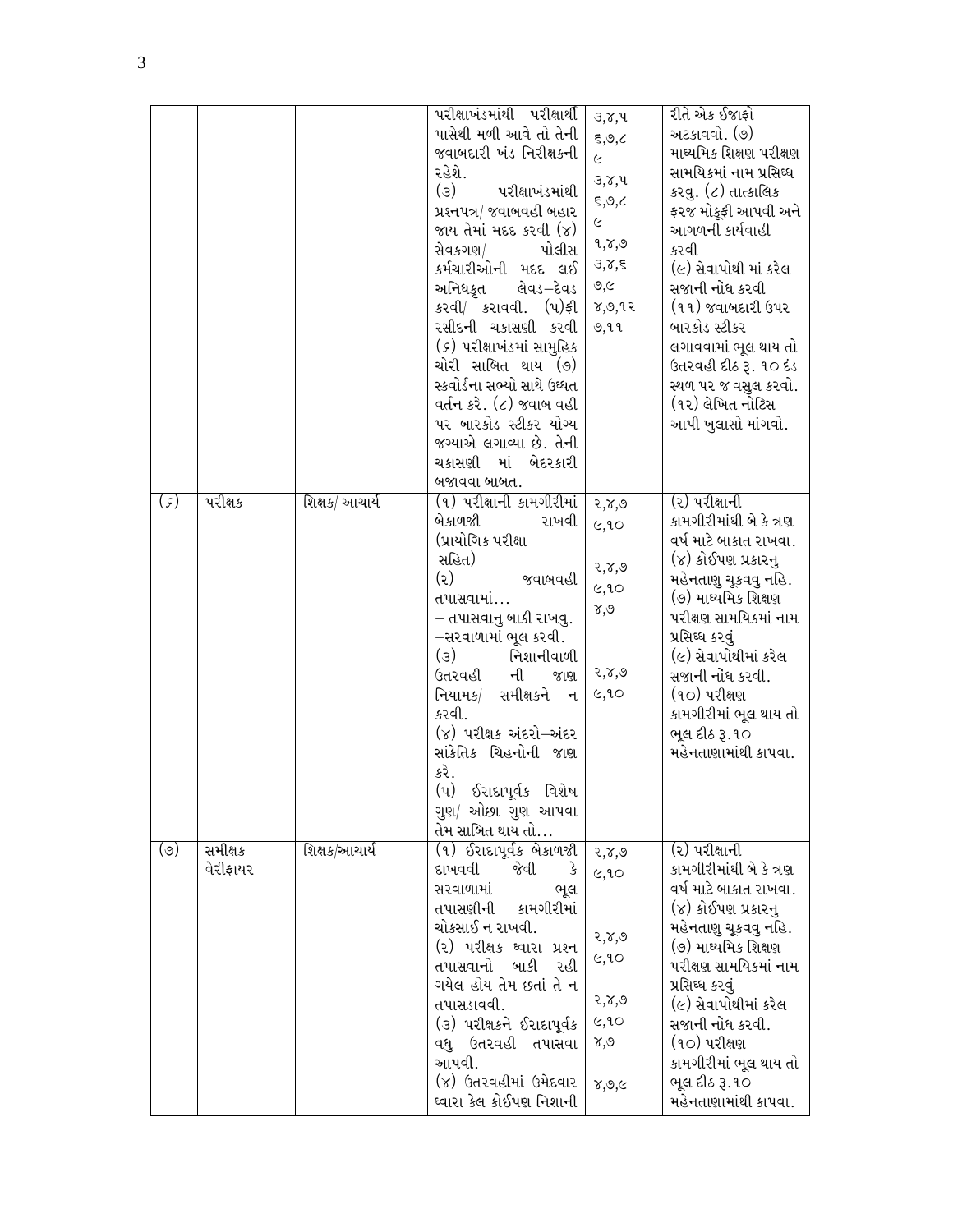|              |                                |                                 | પ્રત્યે દુર્લક્ષ સેવવું.<br>(૫) ઈરાદાપૂર્વક પરીક્ષક<br>ઘ્વારા અપાયેલ ઓછા/<br>વધુ ગુણ તરફ દુર્લક્ષ સેવવું.<br>( <i>૬</i> ) પોતાની સતા કરતાં<br>વધુ/ ઓછા ગુણ આપવા.                                                                                                                                                                                                                                                                                                                                                                                                                                                                                                                                                                                                                                                                                                                                                                                                       | $\chi, \mathcal{O}, \subset$                                                                                              |                                                                                                                                                                                                                                                                                                                                                                                       |  |
|--------------|--------------------------------|---------------------------------|------------------------------------------------------------------------------------------------------------------------------------------------------------------------------------------------------------------------------------------------------------------------------------------------------------------------------------------------------------------------------------------------------------------------------------------------------------------------------------------------------------------------------------------------------------------------------------------------------------------------------------------------------------------------------------------------------------------------------------------------------------------------------------------------------------------------------------------------------------------------------------------------------------------------------------------------------------------------|---------------------------------------------------------------------------------------------------------------------------|---------------------------------------------------------------------------------------------------------------------------------------------------------------------------------------------------------------------------------------------------------------------------------------------------------------------------------------------------------------------------------------|--|
| $(\zeta)$    | સ્થળ સંચાલક                    | આચાર્ય/ સીનીયર<br>શિક્ષક/શિક્ષક | (૧)પ્રશ્નપત્રના<br>પેકેટ<br>નિયત સમય કરતાં પહેલાં<br>તોડવું તેવી સાબિતી મળે<br>તો.<br>(૨) ઈરાદાપૂર્વક પ્રશ્નપત્ર<br>મોકલી<br>જવાબો<br>બહાર<br>તૈયાર કરાવવા.<br>(૩) પરીક્ષાકેન્દ્રમાં બહારથી<br>મુખ્ય ઉતરવહી/ પુરવણી<br>લખાવીને<br>પરત<br>પરીક્ષાખંડમાં<br>આપવાનુ/<br>લાવવાનું સાબિત થાય તો.<br>(૪) કેન્દ્રમાં સામૂહિક ચોરી<br>કરાવવામાં સામેલ હોવાનુ<br>સાબિત થાય તો અથવા<br>કેન્દ્રમાં સામૂહિક ચોરી થતી<br>હોય તેમાં દૂર્લક્ષ સેવવું.<br>(૫) પરીક્ષાની કામગીરીમાં<br>જે–તે પરીક્ષાના વિષય<br>શિક્ષકોને ખંડ નિરીક્ષક/<br>રિલિવરમાં ગોઠવવા.<br>( <i>૬</i> ) અનઅધિકૃત વ્યકિતને<br>પરીક્ષા<br>સ્થળમાં<br>પ્રવેશ<br>આપવો.<br>$(\circ)$<br>નજીકના<br>સગા<br>પરીક્ષામાં ઉપસ્થિત થનાર<br>હોય<br>છતાં<br>પરીક્ષાની<br>કામગીરી બજાવવી.<br>(૮) પરીક્ષાર્થી માટે ખાસ<br>બેઠક વ્યવસ્થા ગોઠવી તેમ<br>સાબિત થવું.<br>(૯) સ્કવોર્ડ/ સરકારી<br>પ્રતિનિધિ સાથે ઉઘ્ધત વર્તન<br>કરે અથવા તેમના<br>કાર્યમાં સહકાર ન આપે<br>તો…<br>(૧૦) પરીક્ષા કામગીરીના<br>ફોર્મ ન ભરે,<br>અપૂર્ણ ભરે તો… | $\epsilon$<br>4,9,2<br>4,9,2<br>પ,૭,૮<br>9 S<br>४,६<br>γ,ξ<br>$\delta, \xi$<br>$\delta, \xi, \mathcal{O}$<br>૧૨<br>8,92,9 | $\overline{(\mathsf{v})}$ કોઈપણ પ્રકારનુ<br>મહેનતાણુ ચૂકવવુ નહિ.<br>(૫) પોલીસ ફરીયાદ<br>કરવી<br>(૬) ભવિષ્યના ઈજાફાને<br>અસરન થાય તે રીતે એક<br>ઈજાફો અટકાવવો.<br>(૭) માઘ્યમિક શિક્ષણ<br>પરીક્ષણ સામયિકમાં નામ<br>પ્રસિઘ્ધ કરવું<br>(૮) તાત્કાલિક ફરજ<br>મોકૂફી આપવી અને<br>આગળની કાર્યવાહી<br>કરવી<br>(૧૨) લેખિત નોટિસ<br>આપી ખુલાસો માંગવો.<br>(૧૪) કાયમી ધોરણે કેન્દ્ર<br>બંધ કરવુ. |  |
| $(\epsilon)$ | મધ્યસ્થ<br>મૂલ્યાંકન<br>નિયામક | આચાર્ય/શિક્ષક                   | (૧) મૂલ્યાંકન કેન્દ્રની<br>ગુપ્તતા<br>$\left( z\right)$<br>મૂલ્યાંકત કેન્દ્રમાં<br>અનઅધિકૃત વ્યકિતને પ્રવેશ<br>આપવો.<br>(૩) પરીક્ષકો/ સમીક્ષકોને<br>સમયસર ઉતરવહી                                                                                                                                                                                                                                                                                                                                                                                                                                                                                                                                                                                                                                                                                                                                                                                                       | 3, 4, 5<br>৩<br>३,५,६<br>৩<br>ξ                                                                                           | (૩) પરીક્ષાની<br>કામગીરીમાંથી કાયમ માટે<br>બાકાત<br>(૫) પોલીસ ફરીયાદ<br>કરવી<br>(૬) ભવિષ્યના ઈજાફાને<br>અસરન થાય તે રીતે એક                                                                                                                                                                                                                                                           |  |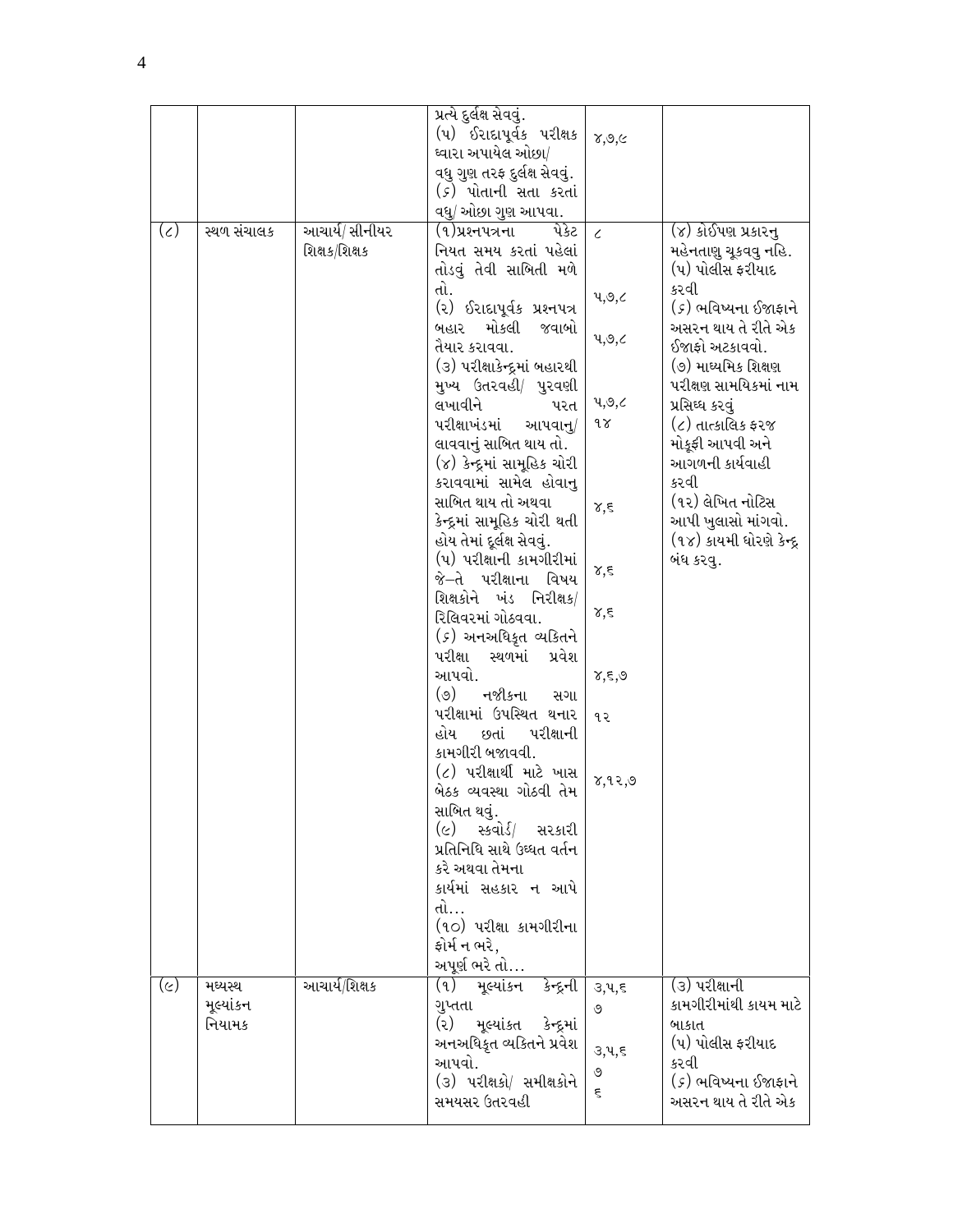|      |                                 |                                        | આપવા લેવામાં<br>બોર્ડની<br>સૂચનાઓનો<br>ભંગ કરવો.                                                                                                                                                                           | 4,9,2<br>Ć                     | ઈજાફો અટકાવવો.<br>(૭) માઘ્યમિક શિક્ષણ<br>પરીક્ષણ સામયિકમાં નામ                                                                 |
|------|---------------------------------|----------------------------------------|----------------------------------------------------------------------------------------------------------------------------------------------------------------------------------------------------------------------------|--------------------------------|--------------------------------------------------------------------------------------------------------------------------------|
|      |                                 |                                        | $(\lambda)$<br>પરીક્ષણની<br>કામગીરીમાં<br>ગેરરીતી<br>સાબિત<br>આર્થિક<br>થાય/<br>વ્યવહાર થતો સાબિત થાય.<br>(૫) સ્ટ્રોગરૂમની જાળવણી<br>તથા ઉતરવહીનો હિસાબ ન<br>મળે તો.                                                       | 4,9,2<br>Ć                     | પ્રસિઘ્ધ કરવુ.<br>(૮) તાત્કાલિક ફરજ<br>મોકુફી આપવી અને<br>આગળની કાર્યવાહી<br>કરવી<br>(૯) સેવાપોથી માં કરેલ<br>સજાની નોંધ કરવી. |
| (90) | સ્કવોર્ડ<br>કન્વિનર<br>સ્કવોર્ડ | બોર્ડ સભ્ય/<br>આચાર્ય<br>શિક્ષક/કલાર્ક | (9)<br>પોતાના<br>સગા<br>પરીક્ષામાં ઉપસ્થિત હોય<br>ત્યારે સ્કવોર્ડની કામગીરી                                                                                                                                                | 2,8                            | (૨) પરીક્ષાની<br>કામગીરીમાંથી બે કે ત્રણ<br>વર્ષ માટે બાકાત રાખવા.                                                             |
|      | સભ્ય                            | અન્ય સભ્યો                             | સ્વીકારવી.<br>(૨) સ્કવોર્ડના રૂટ અને<br>ગુપ્તતા<br>બાબતનો<br>ભંગ                                                                                                                                                           | २,७<br>ર                       | (૩) પરીક્ષાની<br>કામગીરીમાંથી કાયમ માટે<br>બાકાત                                                                               |
|      |                                 |                                        | થાય.<br>(૩) સ્કવોર્ડના સભ્ય તરીકે<br>નો વ્યવહાર ઔચિત્યપૂર્વક                                                                                                                                                               | 3,5,9                          | (૪) કોઈપણ પ્રકારનુ<br>મહેનતાણુ ચૂકવવુ નહિ.<br>(૬) ભવિષ્યના ઈજાફાને                                                             |
|      |                                 |                                        | ન હોય.<br>પરીક્ષાના<br>$(\lambda)$<br>સ્થળે<br>ભેટ–સોંગાદ સ્વીકારવામાં                                                                                                                                                     | З                              | અસરન થાય તે રીતે એક<br>ઈજાફો અટકાવવો.<br>(૭) માઘ્યમિક શિક્ષણ                                                                   |
|      |                                 |                                        | આવે તો.<br>(૫) સ્કવોર્ડ સભ્ય ઘ્વારા<br>ગેરરીતિનાં<br>આવશ્યક<br>પત્રકો/ કાપલીઓ વગેરે<br>મોકલવા ભૂલ થાય તો…<br>( <i>૬</i> ) અનઅધિકૃત સ્થળે<br>પ્રવેશ કરવો.<br>(૭) ઈરાદાપૂર્વક કેન્દ્રની<br>સામૂહિક ચોરીની માહિતી<br>છૂપાવવી. | 3,8                            | પરીક્ષણ સામયિકમાં નામ<br>પ્રસિઘ્ધ કરવુ.                                                                                        |
| (qq) | સરકારી<br>પ્રતિનિધિ             | શિક્ષક/આચાર્ય<br>કલાર્ક                | (૧) પ્રશ્નપત્રની ગુપ્તતા<br>બેદરકારી<br>જાળવવામાં                                                                                                                                                                          | ३,४,५<br>5,9,6                 | (૩) પરીક્ષાની<br>કામગીરીમાંથી કાયમ માટે                                                                                        |
|      |                                 | (કામગીરી બજાવનાર<br>કોઈપણ              | દાખવવી.<br>(૨) સમયસર પરીક્ષા કેન્દ્ર                                                                                                                                                                                       | 3,8                            | બાકાત<br>(૪) કોઈપણ પ્રકારનુ                                                                                                    |
|      |                                 | વ્યકિત)                                | પર ન પહોંચવું.<br>(૩) સમયસર ઝોન પર<br>પરત ન પહોંચવું.<br>(૪) ઉતરવહી, પ્રશ્નપત્ર,                                                                                                                                           | ३,४<br>$\delta, \xi, \delta$   | મહેનતાણુ ચૂકવવુ નહિ.<br>(૫) પોલીસ ફરીયાદ<br>કરવી<br>( <i>૬</i> ) ભવિષ્યના ઈજાફાને                                              |
|      |                                 |                                        | બારકોડ સ્ટીકરનો<br>હિસાબ ન રાખવો.                                                                                                                                                                                          | $\tilde{\mathcal{C}}$<br>३,४,७ | અસરન થાય તે રીતે એક<br>ઈજાફો અટકાવવો.                                                                                          |
|      |                                 |                                        | (૫) હાજર/ ગેરહાજર<br>ઉમેદવારોનું મેળવણુ ન<br>કરવું.                                                                                                                                                                        | 3,8,9                          | (૭) માઘ્યમિક શિક્ષણ<br>પરીક્ષણ સામયિકમાં નામ<br>પ્રસિઘ્ધ કરવુ.                                                                 |
|      |                                 |                                        | ( <i>૬</i> ) કેન્દ્ર સંચાલક પાસે<br>બોર્ડ આપેલ                                                                                                                                                                             |                                | (૯) સેવાપોથી માં કરેલ<br>સજાની નોંધ કરવી.                                                                                      |
|      |                                 |                                        | સૂચનાઓનો<br>અમલ<br>ન<br>કરાવવો.                                                                                                                                                                                            |                                |                                                                                                                                |
| (૧૨) | ઝોનલ<br>ઓફિસર                   | આચાર્ય/<br>શિક્ષક નિરીક્ષક/<br>શિક્ષક  | (૧) બોર્ડે આપેલ જે તે<br>સૂચનાઓનું<br>સમયની<br>ઉલ્લંધન કરવુ.                                                                                                                                                               | 3,8,5<br>৩<br>3,8,5            | (૨) પરીક્ષાની<br>કામગીરીમાંથી બે કે ત્રણ<br>વર્ષ માટે બાકાત રાખવા.                                                             |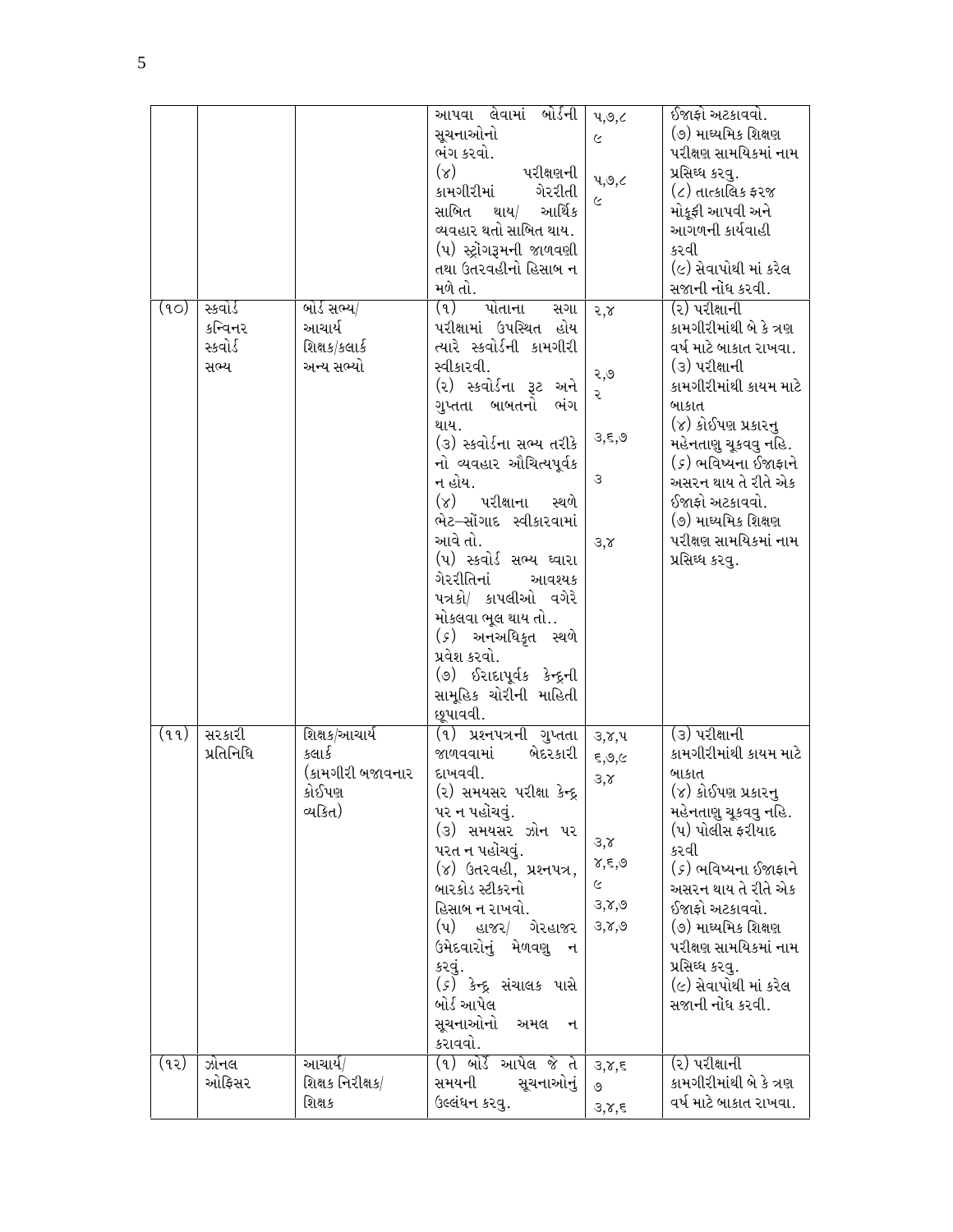|      |                          |                                  | (૨) પ્રશ્નપત્રોનુ સમયસર<br>મેળવણુ ન કરી કેન્દ્રો પર<br>પ્રશ્નપત્રો મોકલવામાં ઢીલ<br>કરવી.<br>(૩) જવાબવહી લખાઈ<br>ગયા પછી કેન્દ્રો પર મોડી<br>જવાબવહી લેવા જવું.<br>(૪) લખેલી જવાબવહી<br>પાલા કેન્દ્ર પર<br>પહોંચતી<br>સમયસર<br>$\mathbf{H}$<br>કરવી.<br>(૫) પ્રશ્નપત્રોની<br>ગુપ્તતા ન જાળવવા અંગે                            | ৩<br>3,8,5<br>৩<br>3,8,5<br>৩<br>३,४,५<br>९,९                                                             | (૩) પરીક્ષાની<br>કામગીરીમાંથી કાયમ માટે<br>બાકાત રાખવા.<br>(૪) કોઈપણ પ્રકારનુ<br>મહેનતાણુ ચૂકવવુ નહિ.<br>(૬) ભવિષ્યના ઈજાફાને<br>અસરન થાય તે રીતે એક<br>ઈજાફો અટકાવવો.<br>(૭) માઘ્યમિક શિક્ષણ<br>પરીક્ષણ સામયિકમાં નામ<br>પ્રસિઘ્ધ કરવ.                                                        |
|------|--------------------------|----------------------------------|-------------------------------------------------------------------------------------------------------------------------------------------------------------------------------------------------------------------------------------------------------------------------------------------------------------------------------|-----------------------------------------------------------------------------------------------------------|------------------------------------------------------------------------------------------------------------------------------------------------------------------------------------------------------------------------------------------------------------------------------------------------|
| (43) | પાલા કેન્દ્રના<br>નિયામક | આચાર્ય/<br>શિક્ષક/<br>અન્ય સ્ટાફ | (૧) ઝોન પ્રમાણે આપેલી<br>ઉતરવહીનુ મેળવણુ ન<br>કરવું.<br>(૨) ઉતરવહીઓનો સમગ્ર<br>ઝોનનો પાલો ન કરવો.<br>(૩) નિશાની વાળી<br>ઉતરવહીઓ અલગ ન<br>કરવી.<br>(૪) બોર્ડે આપેલ જે તે<br>સમયની<br>સુચનાઓનું<br>ઉલ્લંધન કરવુ.<br>$(\nu)$<br>} <del>न</del> ्दू<br>બહાર<br>હેરાફેરી<br>જવાબવહીની<br>કરવી અને<br>જવાબવહીમાં<br>લખાણ<br>કરાવવુ. | $\delta, \xi, \mathcal{O}$<br>9x<br>४,६,७<br>$9\gamma$<br>४,६,७<br>$\chi, \mathcal{O}$<br>૪,પ,૬<br>9,6,98 | (૪) કોઈપણ પ્રકારનુ<br>મહેનતાણુ ચૂકવવુ નહિ.<br>(૫) પોલીસ ફરીયાદ<br>કરવી<br>(૬) ભવિષ્યના ઈજાફાને<br>અસરન થાય તે રીતે એક<br>ઈજાફો અટકાવવો.<br>(૭) માઘ્યમિક શિક્ષણ<br>પરીક્ષણ સામયિકમાં નામ<br>પ્રસિધ્ધ કરવુ.<br>(૯) સેવાપોથી માં કરેલ<br>સજાની નોંધ કરવી.<br>(૧૪) કાયમી ધોરણે કેન્દ્ર<br>બંધ કરવ. |